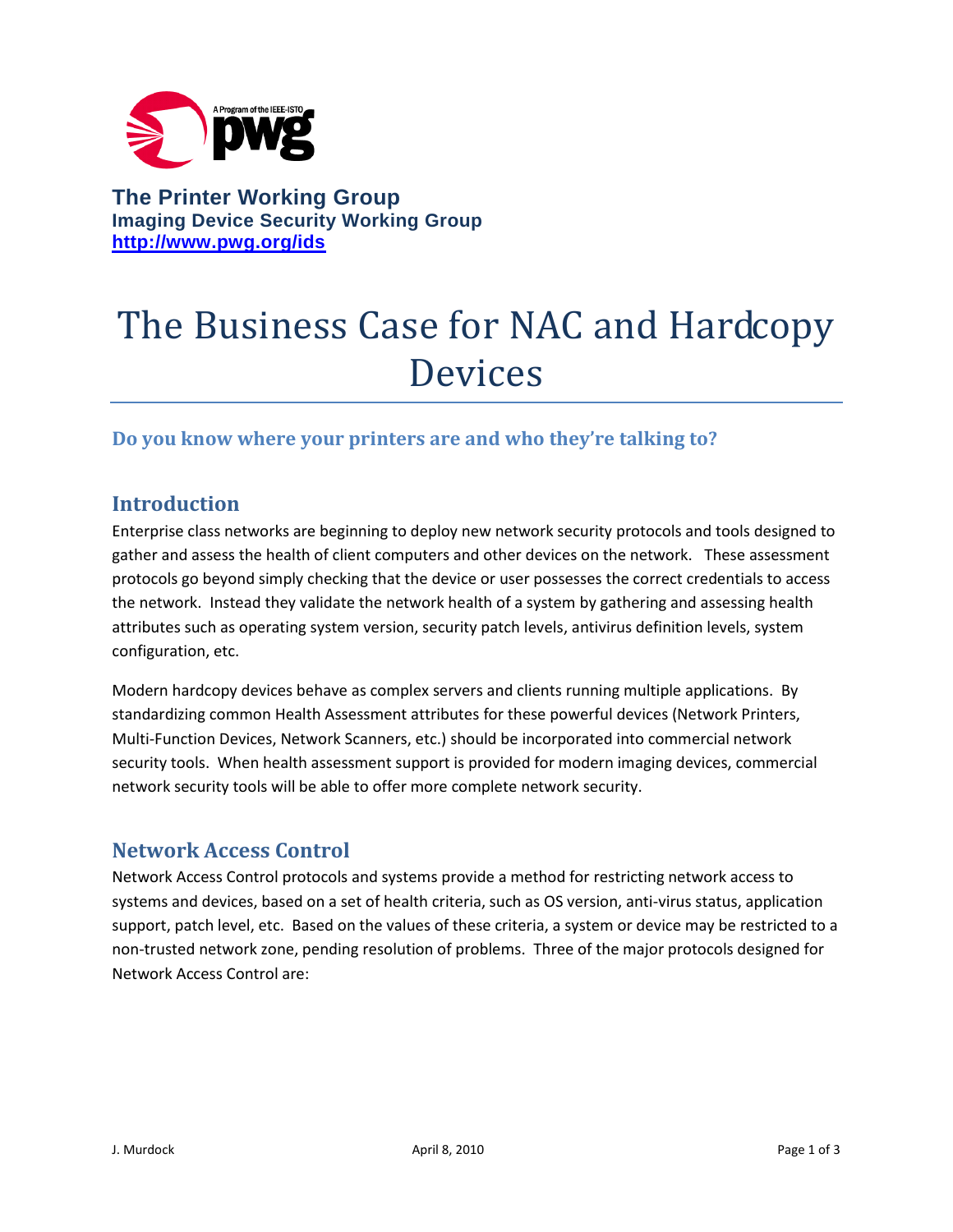*Microsoft Network Access Protection (MS NAP)*

*Internet Engineering Task Force's Network Endpoint Assessment (IETF NEA)*

*Trusted Computing Group's Trusted Network Connect (TCG TNC)*

# **Hardcopy Device Security Threat Exposure**

As hardcopy devices have evolved, they have gained increasing levels of communications and file handling capabilities. These capabilities are no longer limited to just local document printing, scanning and copying. Increasingly, these devices are connected to corporate networks and use these networks to receive and transmit corporate data and documents and perform user activities.

#### **Document Repository**

Modern hardcopy devices also function as file servers and are used to store sensitive company documents and information for later retrieval. File access may be limited to non-accessible local storage or the device storage may be network accessible through various network file server protocols such as CIFS, SMB, NFS, etc.

#### **Email Client and Server**

Corporate documents can be sent from and received by hardcopy devices using standard email protocols. Scanned documents can potentially be sent to arbitrary email destinations, while an email containing potentially dangerous binary data could be received by a device.

#### **FTP Client and Server**

In the same manner as dangerous emails, potentially dangerous files could be sent to a device that provides an FTP server. Corporate documents could be transferred to arbitrary FTP destinations.

#### **HTTP Web Server**

Many hardcopy devices provide an embedded HTTP Web Server to allow remote configuration of the device and transfer of files. If unprotected, this capability could expose the device to a potentially insecure reconfiguration. Since some devices allow the transfer of documents through the web server potentially dangerous files could be transferred out of the corporate network.

#### **HTTP Web Browser**

In addition to file and document server functionality, hardcopy devices can include web browsers to allow user to access local and remote web sites and services. Web access can used to send documents outside a corporate network and to retrieve documents from outside the corporate network

#### **Fax Modem**

The fax modem provided by some hardcopy devices also presents a potentially insecure method of transmitting documents into and out of the corporate environment.